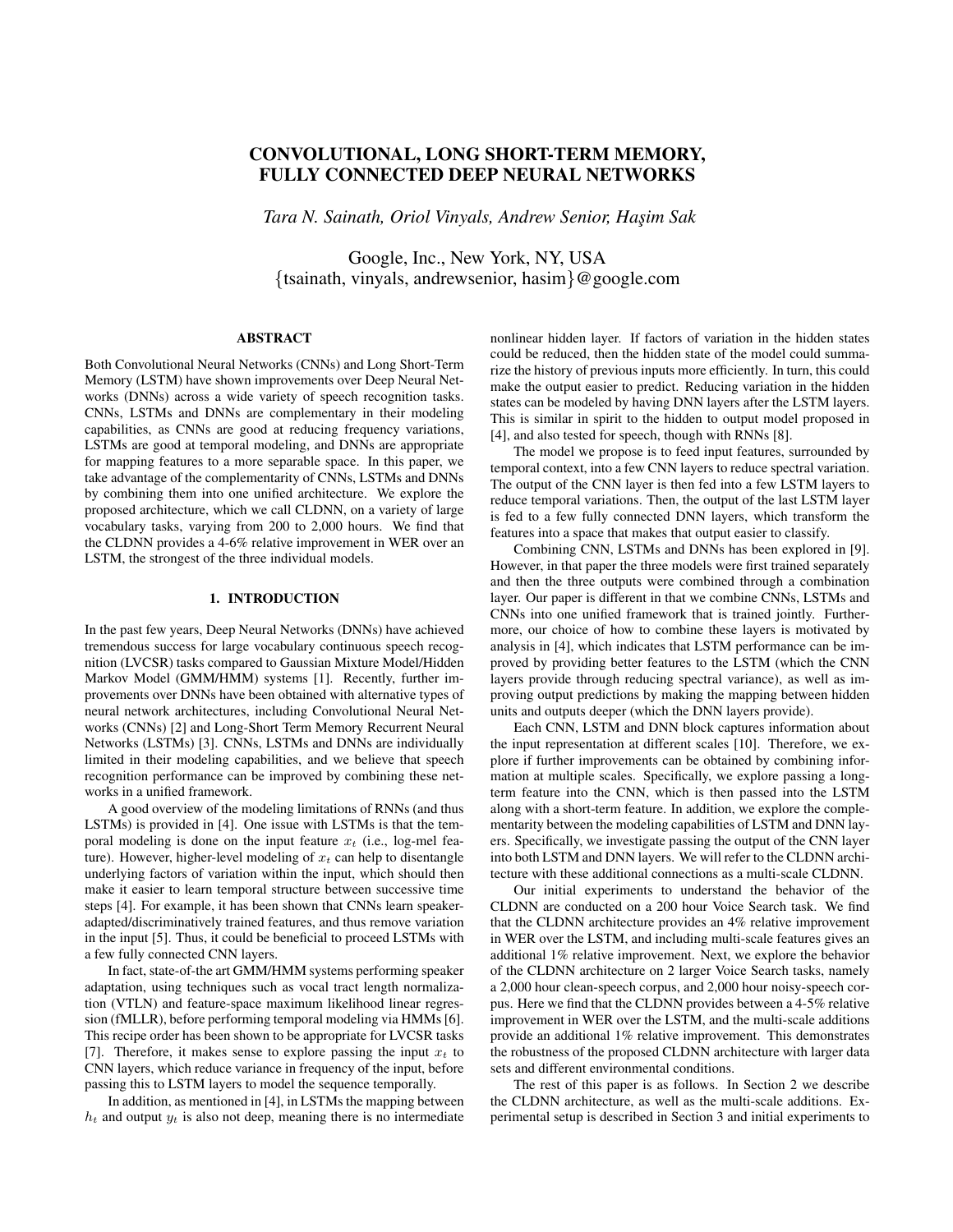understand the CLDNN architecture are presented in Section 4. Results on the larger data sets are then discussed in Section 5. Finally, Section 6 concludes the paper and discusses future work.

## 2. MODEL ARCHITECTURE

This section describes the CLDNN architecture shown in Figure 1.

# 2.1. CLDNN

Frame  $x_t$ , surrounded by l contextual vectors to the left and r contextual vectors to the right, is passed as input to the network. This input is denoted as  $[x_{t-1}, \ldots, x_{t+r}]$ . In our work, each frame  $x_t$  is a 40-dimensional log-mel feature.

First, we reduce frequency variance in the input signal by passing the input through a few convolutional layers. The architecture used for each CNN layer is similar to that proposed in [2]. Specifically, we use 2 convolutional layers, each with 256 feature maps. We use a 9x9 frequency-time filter for the first convolutional layer, followed by a 4x3 filter for the second convolutional layer, and these filters are shared across the entire time-frequency space. Our pooling strategy is to use non-overlapping max pooling, and pooling in frequency only is performed [11]. A pooling size of 3 was used for the first layer, and no pooling was done in the second layer.

The dimension of the last layer of the CNN is large, due to the number of feature-maps×time×frequency context. Thus, we add a linear layer to reduce feature dimension, before passing this to the LSTM layer, as indicated in Figure 1. In [12] we found that adding this linear layer after the CNN layers allows for a reduction in parameters with no loss in accuracy. In our experiments, we found that reducing the dimensionality, such that we have 256 outputs from the linear layer, was appropriate.

After frequency modeling is performed, we next pass the CNN output to LSTM layers, which are appropriate for modeling the signal in time. Following the strategy proposed in [3], we use 2 LSTM layers, where each LSTM layer has 832 cells, and a 512 unit projection layer for dimensionality reduction. Unless otherwise indicated, the LSTM is unrolled for 20 time steps for training with truncated backpropagation through time (BPTT). In addition, the output state label is delayed by 5 frames, as we have observed with DNNs that information about future frames helps to better predict the current frame. The input feature into the CNN has  $l$  contextual frames to the left and  $r$  to the right, and the CNN output is then passed to the LSTM. In order to ensure that the LSTM does not see more than 5 frames of future context, which would increase the decoding latency, we set  $r = 0$  for CLDNNs.

Finally, after performing frequency and temporal modeling, we pass the output of the LSTM to a few fully connected DNN layers. As shown in [5], these higher layers are appropriate for producing a higher-order feature representation that is more easily separable into the different classes we want to discriminate. Each fully connected layer has 1,024 hidden units.

## 2.2. Multi-scale Additions

The CNN takes a long-term feature, seeing a context of  $t - l$  to  $t$  (i.e.,  $r = 0$  in the CLDNN), and produces a higher order representation of this to pass into the LSTM. The LSTM is then unrolled for 20 timesteps, and thus consumes a larger context of  $20 + l$ . However, we feel there is complementary information in also passing the shortterm  $x_t$  feature to the LSTM. In fact, the original LSTM work in [3] looked at modeling a sequence of 20 consecutive short-term  $x_t$ 



Fig. 1. CLDNN Architecture

features, with no context. In order to model short and long-term features, we take the original  $x_t$  and pass this as input, along with the long-term feature from the CNN, into the LSTM. This is shown by dashed stream (1) in Figure 1.

The use of short and long-term features in a neural network has been explored previously (i.e., [13, 14]). The main difference between previous work and ours is that we are able to do this jointly in one network, namely because of the power of the LSTM sequential modeling. In addition, our combination of short and long-term features results in a negligible increase in the number of network parameters.

In addition, we explore if there is complementarity between modeling the output of the CNN temporally with an LSTM, as well as discriminatively with a DNN. Specifically, motivated by work in computer vision [10], we explore passing the output of the CNN into both the LSTM and DNN. This is indicated by the dashed stream (2) in Figure 1. This idea of combining information from CNN and DNN layers has been explored before in speech [11, 15], though previous work added extra DNN layers to do the combination. Our work differs in that we pass the output of the CNN directly into the DNN, without extra layers and thus minimal parameter increase.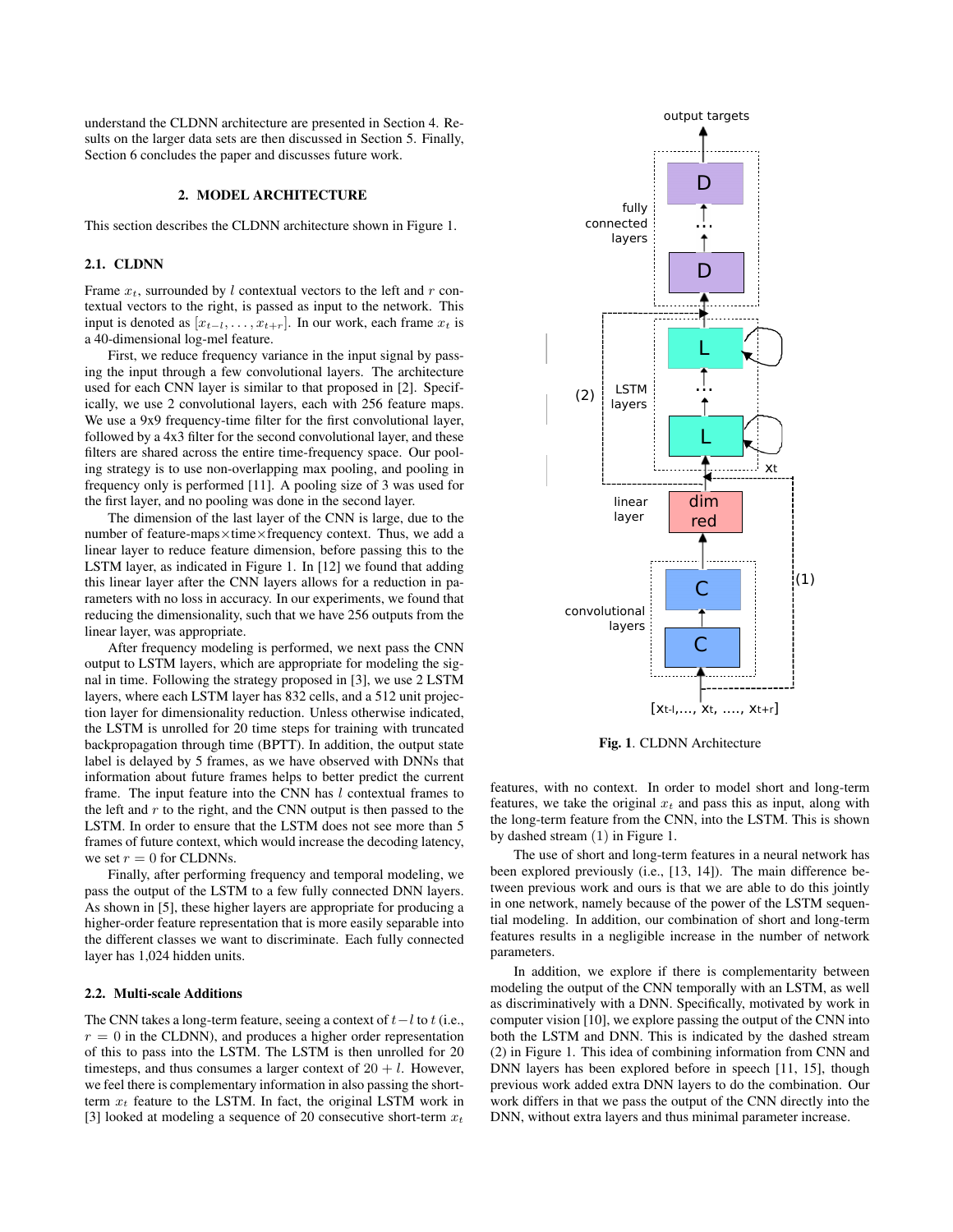#### 3. EXPERIMENTS

Our initial experiments to understand the CNN, DNN and LSTM architectures are conducted on a medium-sized training set consisting of 300k English-spoken utterances (about 200 hours). Further experiments are then performed on larger training set of 3m utterances (2,000 hrs). In addition, to explore the robustness of our model to noise, we also perform experiments using a noisy training set of 3m utterances (2,000 hrs). This data set is created by artificially corrupting clean utterances using a room simulator, adding varying degrees of noise and reverberation, such that the overall SNR is between 5dB to 30dB. The noise sources are from YouTube and daily life noisy environmental recordings. All training sets are anonymized and hand-transcribed, and are representative of Google's speech traffic. Models trained on clean speech are evaluated on a clean test set containing 30,000 utterances (20 hrs). In addition, models trained on noisy speech are evaluated in matched conditions on a 30,000 utterance noisy test set, to which noise at various SNRs has been added to the clean test set. It is important to note that the training and test sets used in this paper are different than those in [3], and therefore numbers cannot directly be compared.

The input feature for all models are 40-dimensional log-mel filterbank features, computed every 10ms. Unless otherwise indicated, all neural networks are trained with the cross-entropy criterion, using the asynchronous stochastic gradient descent (ASGD) optimization strategy described in [16]. The sequence-training experiments in this paper also use distributed ASGD, which is outlined in more detail in [17]. All networks have 13,522 CD output targets. The weights for all CNN and DNN layers are initialized using the Glorot-Bengio strategy described in [18]. Unless otherwise indicated, all LSTM layers are randomly initialized to be Gaussian, with a variance of  $1/(\ddagger$  inputs). In addition, the learning rate is chosen specific to each network, and is chosen to be the largest value such that training remains stable. Learning rates are exponentially decayed.

# 4. RESULTS

Initial results to understand the combination CLDNN model, and its variants, are presented in this section. All models are trained on the medium-sized 200 hour clean training set, and results are reported on the clean test set.

#### 4.1. Baselines

First, we establish baseline numbers for CNNs, DNNs and LSTMs, as shown in Table 1. Consistent with results reported in the literature [2], the CNN is trained with 2 convolutional layers with 256 feature maps, and 4 fully connected layers of 1,024 hidden units. The DNN is trained with 6 layers, 1,024 hidden units [1]. The input into both the CNN and DNN is a 40-dimensional log-mel filterbank feature, surrounded by a context of 20 past frames and 5 future frames. The LSTM is trained with 2 layers of 832 cells, and a 512 dimensional projection layer. Adding extra LSTM layers to this configuration was not found to help [3]. The input into the LSTM is a single 40 dimensional log-mel feature. The LSTM is unrolled 20 steps in time, and the output is delayed by 5 frames.

## 4.2. CNN+LSTM

In this section, we analyze the effect of adding CNN before the LSTM. To show the benefit of CNNs over DNNs, we also report

| Method     | WER  |
|------------|------|
| DNN        | 18.4 |
| <b>CNN</b> | 18.0 |
| LSTM       | 18.0 |

Table 1. DNN, CNN, LSTM Baselines

results for adding the DNN before the LSTM layer. Table 2 compares the results for both CNNs and DNN, with different amounts of left input context (i.e., l) to the CNN and DNN. Notice that for both CNNs and DNNs, the best results are obtained by having a left context of 10 frames. A larger context of 20 hurts performance, likely since the LSTM is then unrolled for 20 time steps, so the total context processed by the LSTM is 40. Also notice that the benefits of CNNs over DNNs [2] continue to hold even when combined with LSTMs.

| <b>Input Context</b> | # Steps Unroll | <b>WER CNN</b> | <b>WER DNN</b> |
|----------------------|----------------|----------------|----------------|
| $l=0,r=0$            | 20             | 17.8           | 18.2           |
| $l=10,r=0$           | 20             | 17.6           | 18.2           |
| $l=20,r=0$           | 20             | 17.9           | 18.5           |

## Table 2. WER, CNN+LSTM vs. DNN+LSTM

To ensure that improvements with CLDNNs are not due to extra contextual features given to the CNN (and thus the LSTM), we explore the behavior of LSTMs with different temporal contexts. First, we provide the LSTM with an input spanning ten frames to the left of the current frame (i.e.,  $l = 10$ ), the same input feature provided to the CNN. The LSTM is still unrolled 20 timesteps. Table 3 shows that this does not improve WER over providing no feature context to the LSTM. In addition, we compare passing a single frame to the LSTM and unrolling it for 30 time steps, but this degrades WER. This helps to justify the gains from the CNN+LSTM architecture, showing the importance of extracting more robust features (with CNNs) before performing temporal modeling (with LSTMs).

| Method                   | <b>WER</b> |
|--------------------------|------------|
| LSTM, $l=0$ , unroll=20  | 18.0       |
| LSTM, $l=10$ , unroll=20 | 18.0       |
| LSTM, $l=0$ , unroll=30  | 18.2       |

Table 3. WER, Alternative Temporal Modeling for LSTM

## 4.3. LSTM+DNN

In this section, we explore the effect of adding fully connected layers after the output of the LSTM. For this experiment, the input provided to each network is single frame  $x_t$ , and the LSTM is again unrolled for 20 time steps. Table 4 shows that improvements are obtained, but performance seems to saturate after two additional layers. This indicates that after temporal modeling is completed, it is beneficial to use DNN layers to transform the output of the LSTM layer to a space that is more discriminative and easier to predict output targets.

| # DNN Layers | <b>WER</b>  |
|--------------|-------------|
|              | 18.0 (LSTM) |
|              | 17.8        |
|              | 17.6        |
|              | 17.6        |

Table 4. WER, LSTM+DNN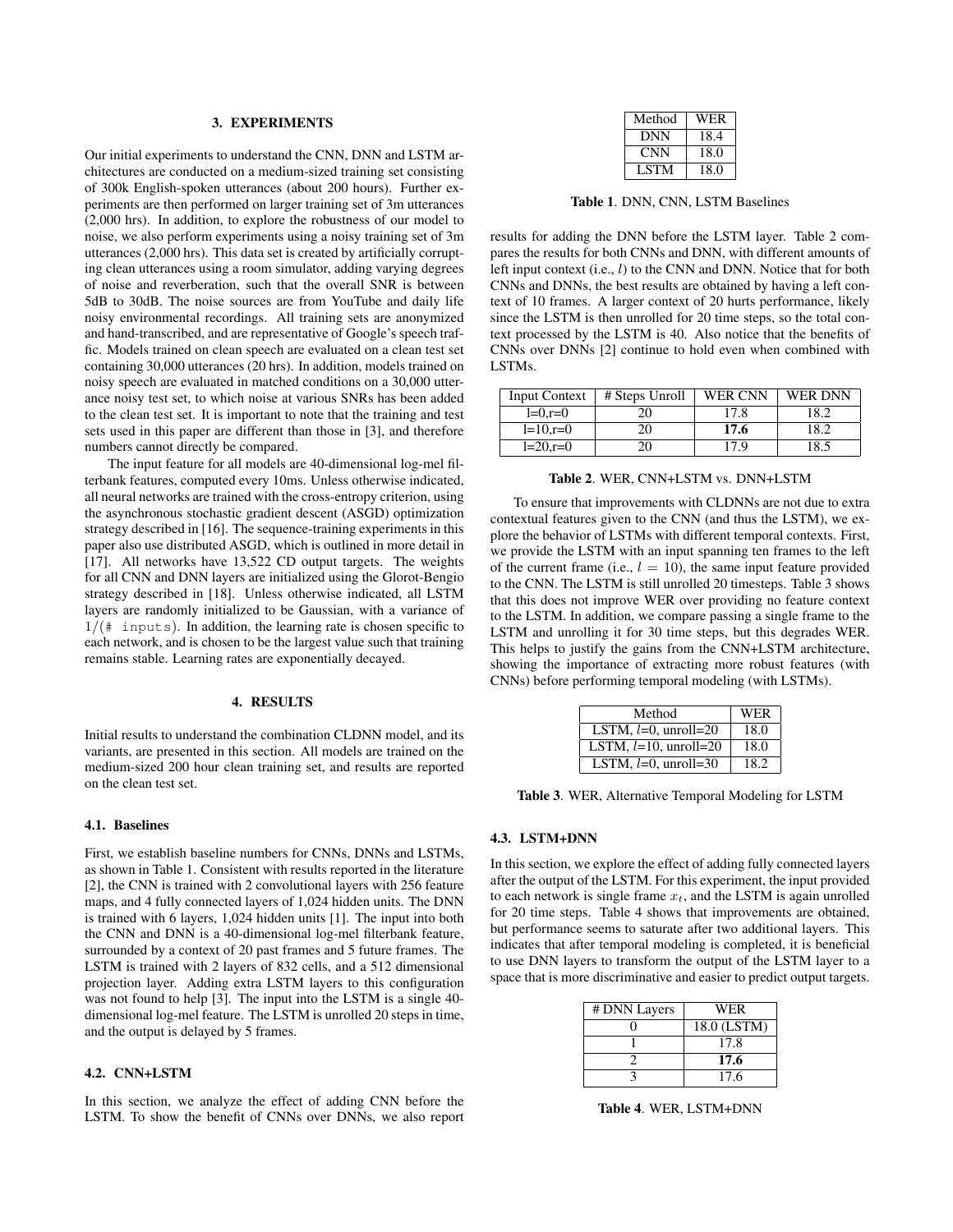#### 4.4. CNN+LSTM+DNN

In this section, we put together the models from Sections 4.2 and 4.3, feeding features into a CNN, then performing temporal modeling with an LSTM, and finally feeding this output into 2 fully connected layers. Table 5 shows the WER for the LSTM, CNN+LSTM, LSTM+DNN and finally the combined CLDNN model. The table indicates that the gains from combining the CNN and DNN layers with the LSTM are complementary. Overall, we are able to achieve a 4% relative improvement in WER over the LSTM model alone.

| Method      | WER  |
|-------------|------|
| <b>LSTM</b> | 18.0 |
| CNN+LSTM    | 17.6 |
| LSTM+DNN    | 17.6 |
| CLDNN       | 17.3 |

Table 5. WER, CLDNN

## 4.5. Better Weight Initialization

We have shown that we can achieve gains by using the CNNs to provide better features before performing temporal modeling with LSTMs. One may argue that if the LSTMs are better initialized, such that better temporal modeling can be performed, are CNNs really necessary? Our initial experiments with LSTMs use Gaussian random weight initialization, which produces eigenvalues of the initial recurrent network which are close to zero, thus increasing the chances for vanishing gradients [19]. To address this issue, we look at uniform random weight initialization between −0.02 to 0.02 for the LSTM layers.

Table 6 shows the gains with the CLDNN model still hold even after better weight initialization, and the CLDNN model still has a 4% relative improvement over the LSTM. This justifies the benefit of having CNN layers provide better features to do temporal modeling. Notice now that with proper weight initialization, the LSTM is better than the CNN or DNN in Table 1.

| Method | WER - Gaussian Init | WER - Uniform Init |
|--------|---------------------|--------------------|
| LSTM   | 18.0                | 177                |
| CLDNN  | 17.3                | 17.0               |

Table 6. WER, Weight Initialization

#### 4.6. Multi-scale Investigations

In this section, we investigate adding multi-scale information into the CLDNN architecture, as described in Section 2.2. First, we explore passing a long-term feature  $[x_{t-10}, \ldots, x_t]$  to the CNN, and a shortterm feature  $x_t$  to the LSTM. Table 7 shows this gives a WER of 16.8%, an additional 1% relative improvement over passing just the long-term feature from the CNN into the LSTM.

Second, we explore passing the output of the CNN into both the LSTM and the DNN. Table 7 indicates that this does not yield gains over the CLDNN alone. This indicates that temporal processing of CNN features using the LSTM is sufficient, and more information is not gained by additionally passing CNN features into the DNN.

# 5. RESULTS ON LARGER DATA SETS

In this section, we compare CLDNNs and LSTMs, as well as multiscale additions, on larger data sets. Note when we say multi-scale

| Method                           | WER  |
|----------------------------------|------|
| <b>LSTM</b>                      | 17.7 |
| CLDNN, long-term feature to LSTM | 17.0 |
| + short-term feature to LSTM     | 16.8 |
| + CNN to LSTM and DNN layers     | 17.0 |

Table 7. WER with Multi-scale Additions

CLDNN, we just include results passing short and long-term features into the CNN, and omit passing the CNN into both the LSTM and DNN, as only the first technique showed gains in Section 4.6. In addition, in this section we report numbers after both cross-entropy (CE) and sequence training [17], a strategy which has shown to give consistent gains over CE training [20].

Table 8 shows the WER for the 3 models when trained on a 2,000 hour clean data set, and then evaluated on a clean test set. With both the CLDNN and multi-scale additions, we can achieve a 6% relative reduction in WER over the LSTM after CE training, and a 5% relative improvement after sequence training.

| Method            | WER-CE | WER-Sea |
|-------------------|--------|---------|
| LSTM              | 14.6   | 13.7    |
| <b>CLDNN</b>      | 14.0   | 13.1    |
| multi-scale CLDNN | 13.8   | 13.1    |

Table 8. WER, Models Trained on 2,000 hours, Clean

Finally, Table 9 illustrates the WER for the 3 models when trained on a 2,000 hour noisy training set, and then evaluated on a noisy test set. At the CE level, the CLDNN provides a 4% relative reduction in WER compared to the LSTM, and including the multi-scale information again provides a small additional improvement. After sequence training, the CLDNN provides a 7% relative improvement over the LSTM. The improvements with CLDNNs on larger data sets and after sequence training demonstrate the robustness and value of the proposed method.

| Method            | WER-CE | WER-Seq |
|-------------------|--------|---------|
| LSTM-             | 20.3   | 18.8    |
| <b>CLDNN</b>      | 19.4   | 17.4    |
| multi-scale CLDNN | 19.2   | 17.4    |

Table 9. WER, Models Trained on 2,000 hours, Noisy

# 6. CONCLUSIONS

In this paper, we present a combined CNN, LSTM and DNN architecture, which we call CLDNN. The architecture uses CNNs to reduce the spectral variation of the input feature, and then passes this to LSTM layers to perform temporal modeling, and finally outputs this to DNN layers, which produces a feature representation that is more easily separable. We also incorporate multi-scale additions to this architecture, to capture information at different resolutions. Results on a variety of LVCSR Voice Search tasks indicate that the proposed CLDNN architecture provides between an 4-6% relative reduction in WER compared to an LSTM.

## 7. ACKNOWLEDGEMENTS

Thank you to Izhak Shafran for help with LSTM training scripts, Hank Liao for help with decoding setups and Arun Narayanan for suggestions on how to train and decode in noisy conditions.